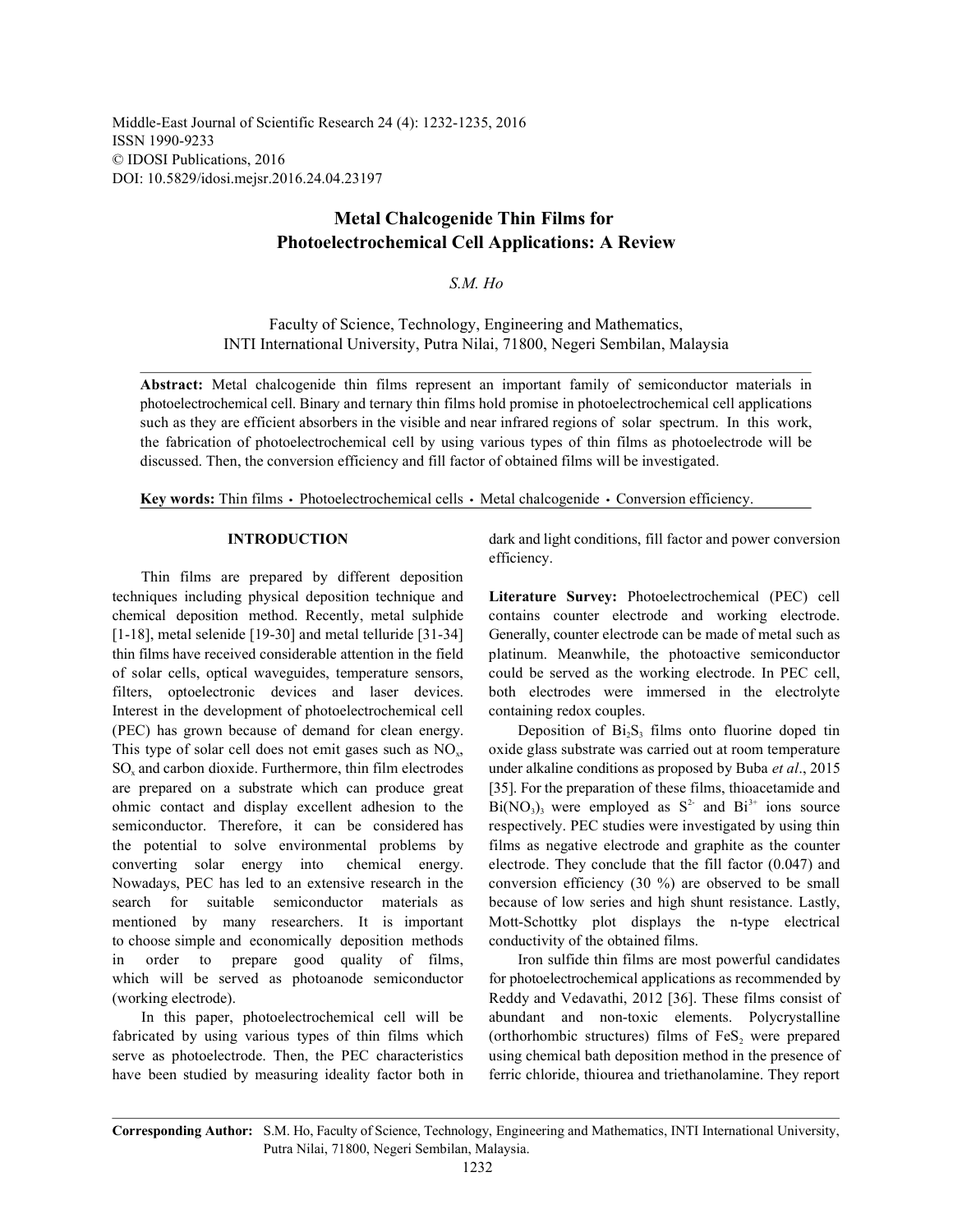that these films have a high absorption in the visible in their experiment. They found that surfactant aids range. Further, they explain that  $FeS<sub>2</sub>$  films are in the growth of well leveled porous and spongy films. semiconductor materials with a minority carrier diffusion Lastly, they claim that the conversion efficiency recorded length much larger than absorption length and higher for these films was 0.083 %. In other words, these films carrier mobility. have been proved to be materials for photoelectrochemical

Photoelectrochemical cells using n-type zinc cell application. selenide thin film electrodes in aqueous electrolytes The cost effective electro deposition method has (iodide-triiodide redox couple) have been described by Mahapatra *et al.*, 2011 [37]. In their works, the SnO, films as proposed by Mahapatra and Panda, 2015 [42]. coated glass substrates were employed for depositing The PEC cell configuration is photoanode|NaOH semiconducting material. They point out that the  $(1M)+S(1M)+Na_2S(1M)$  Pt as developed. The conversion conversion efficiency and fill factor were 0.2 % and 0.4, efficiency and fill factor for CdS and mixed CdS-Bi<sub>2</sub>S<sub>3</sub> films respectively from the current-voltage behaviors under were found to be 5.16 % and 0.46 and 7.26% and 0.49, illumination intensity of 40 mW/cm<sup>2</sup>. Further, they explain respectively. They explain that the improved performance that the lower efficiency because of high resistance of the of the mixed semiconductor electrode because of some cell and electrolyte absorption. reasons such as reduce in band gap, higher flat band

Electrodeposition method has many advantages such potential and higher shunt resistance. ash inexpensive, simple and convenient for large area Ternary Ag-Sn-S films were prepared onto indium tin deposition. It has been used to prepared zinc sulphide oxide glass substrate as reported by Yeh and Cheng, 2015 films from solutions containing sodium thiosulphate, [43] using chemical bath deposition method. The aqueous zinc sulphate and ethylenediaminetetraacetic acid. solutions such as  $AgNO<sub>3</sub>$ ,  $SnCl<sub>2</sub>$ ,  $NH<sub>4</sub>NO<sub>3</sub>$ , tri-sodium The photoelectrochemical cell combination was citrate and ethylenediaminetetraacetic acid disodium salt n-ZnS|1M(Na<sub>2</sub>S-NaOH-S)|graphite as designed by were used during the deposition process. They proposed Bhalerao *et al.*, 2013 [38]. They found that the obtained that the pH was adjusted to pH 1 in order to reduce the films display n-type conductivity from the current voltage formation of metal complexes. They conclude that characteristics. power conversion efficiency increases with increasing

molybdenum bismuth telluride films as reported by The maximum conversion efficiency was 9.6 % for films Manauti *et al.*, 2012 [39]. As mentioned by researchers, prepare using 4 mL of AgNO<sub>3</sub> and 6 mL of SnCl<sub>2</sub>, this technique has many benefits including low cost, indicating decrease in hole-electron recombination. high control ability with silicon micro fabrication process The  $Cd_{1x}Co_xS$  films of varying composition (0<x<0.5) as well as room temperature fabrication. Finally, they claim were synthesized on stainless steel substrates by a liquid that the conversion efficiency and fill factor were 0.115% phase chemical bath deposition method. The obtained and 0.295, respectively as indicated in PEC test. films were used as the active photoelectrode and

indium tin oxide coated glass substrate at room couple in the photoelectrochemical cell as developed by temperature using electro deposition method. Deshmukh *et al.,* 2012 [44]. Maximum energy conversion Mahato *et al.*, 2015 [40] observe that the films are efficiency and fill factor of 2.94% and 47.1%, respectively semiconducting as indicated in electrical properties. have been made feasible which electrode composition is The PEC cell was fabricated by them which 0.1. consisted of CdSe|NaOH  $(1M)+S(1M)+Na<sub>2</sub>S(1M)$ |Graphite. The obtained PEC results indicate that conversion **CONCLUSION** efficiency was 1.16%. Further, they reveal that cadmium selenide films have two different zones of metallic In this work, metal sulphide, metal selenide and metal character under both dark and illumination telluride thin films have been successfully used as conditions. photoanode semiconductor in photoelectrochemical

using electrochemical method as developed by Patil *et al*., aqueous electrolytes which containing working and 2015 [41]. The fern shaped  $Bi<sub>2</sub>Te<sub>3</sub>$  films could be detected counter electrode.

been used to prepare cadmium sulphide and  $CdS-Bi<sub>2</sub>S<sub>3</sub>$ 

Arrested precipitation technique was used to prepare  $SnCl_2$  concentration and reducing AgNO<sub>3</sub> concentration.

Hexagonal phase of CdSe films were prepared on sulfide/polysulfide electrolyte was served as a redox

Bismuth telluride thin films have been synthesized cell.The photoelectrochemical cell was fabricated in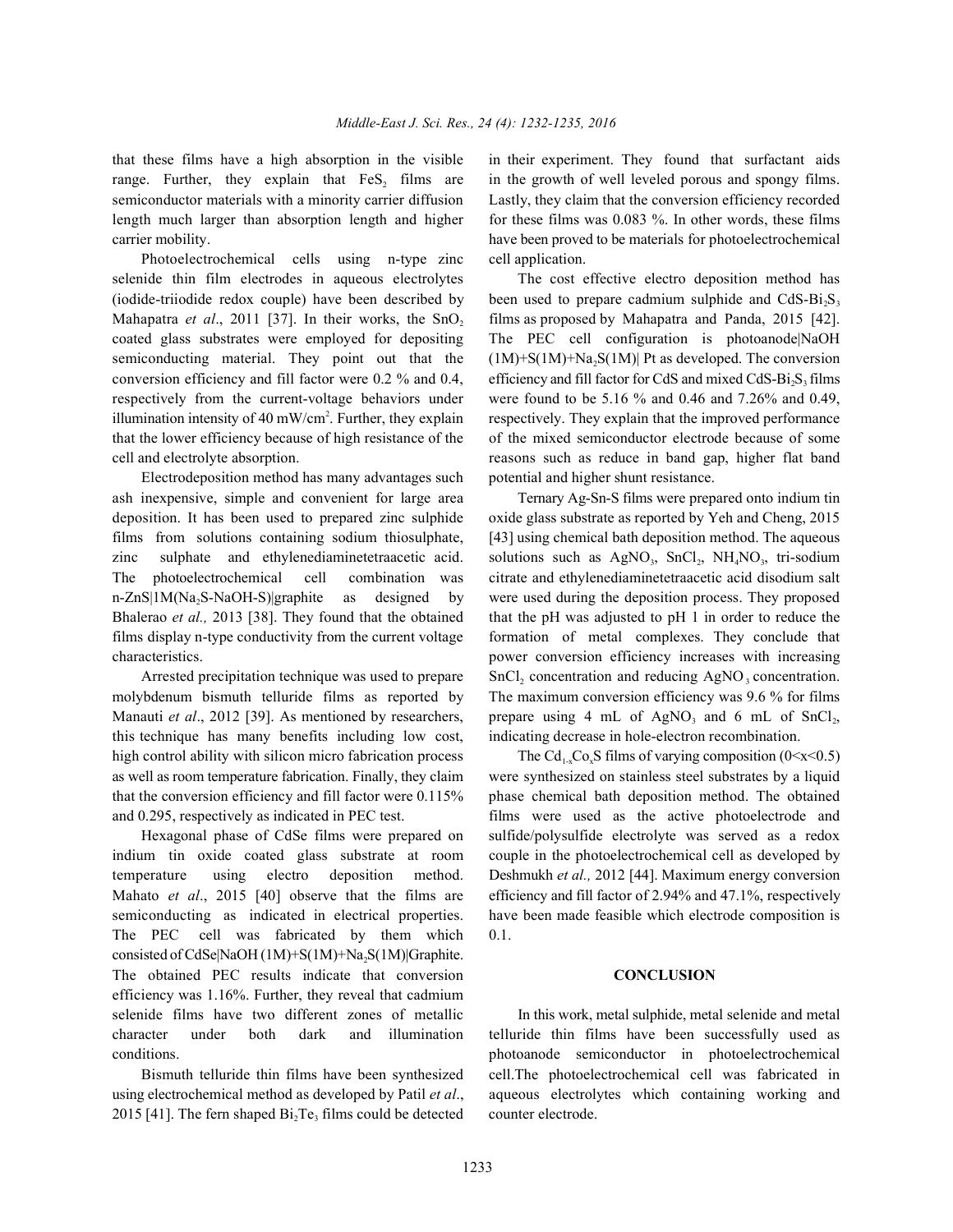- deposited cadmium sulphide thin films, Journal of 92: 1145-8. Alloys and Compounds, 96: 508-511. 13. Mohammed, M.A., A.M. Mousa and J.P. Ponpon,
- 
- 3. Anuar, K., N. Saravanan, W.T. Tan, S. Atan, 9: 117-123. Z. Kuang, M.J. Haron and S.M. Ho, 2009. Effect of 14. Lindroos, S., A. Arnold and M. Leskel, 2000. Journal of Science, 138: 161-168. Applied Surface Science, 158: 75-80.
- 4. Woon-Jo, J. and P. Cye-Choon, 2003. Structural and 15. Ho, S.M., 2014. Atomic force microscopy Electrical Properties of CuGaS, Thin Films by Electron Cells, 75: 93-100. 125: 475-480.
- 5. Anuar, K., N. Saravanan, W.T. Tan, S.M. Ho and 16. Cordova, R., H. Gomez and R. Schrebler, 2002. Sciences, 16: 1-12. Langmuir, 18: 8647-8654.
- 6. Anuar, K., W.T. Tan, N. Saravanan, L.K. Khor and 17. Anuar, K., S.M. Ho, S. Atan and M.J. Haron, 2011.
- 7. Anuar, K., W.T. Tan, S.M. Ho, H.A. Abdul, 15: 45-48. solution concentration on MnS<sub>2</sub> thin films Natural Science, 44: 446-453. 19. Shreekanthan, K.N., B.V. Rajendra, V.B. Kasturi and
- morphological properties of ZnS thin films, Crystal Research and Technology, 38: 30-33. Anadolu University Journal of Science and 20. Anuar, K., S.M. Ho and N. Saravanan, 2011.
- prepared by chemical spray pyrolysis method, Science and Technology, 6: 17-23. Tikrit Journal of Pure Science, 18: 145-149. 21. Sunyoung, H., J. Soyeon, L. Ungki, P. Ki-Jung and
- deposition method, Thammasat International Journal 29: 939-942.
- Materials Letters, 32: 73-77. 10: 622-628.
- **REFERENCES** 12. Trigo, J.F., B. Asenjo, J. Herrero and M.T. Gutierrez, 1. Khomane, A.S., 2010. Morphological and layers grown by chemical bath and physical vapor opto-electronic characterization of chemically deposition. Solar Energy Materials and Solar Cells, 2008. Optical characterization of  $In_2S_3$  solar cell buffer
- 2. Mutlu, K., 2011. The annealing effect on structural, 2009. Optical and Optoelectric Properties of PbCdS optical and photoelectrical properties of CuInS<sub>2</sub>/In<sub>2</sub>S<sub>3</sub> Ternary Thin Films Deposited by CBD, films. Physica B., 406: 2953-61. Journal of Semiconductor Technology and Science,
	- Deposition Period and pH on Chemical Bath Growth of CuS thin films by the successive Deposited  $Cu<sub>4</sub>SnS<sub>4</sub>$  Thin Films, The Philippine ionic layer adsorption and reaction method,
	- Beam Evaporation, Solar Energy Material and Solar thin films. European Journal of Scientific Research, investigation of the surface morphology of  $Ni<sub>3</sub>Pb<sub>2</sub>S<sub>2</sub>$
	- D. Teo, 2010. Chemical bath deposition of nickel Electrosynthesis and electrochemical characterization sulphide  $(N_i S_3)$  thin films. Leonardo Journal of of a thin phase of  $Cu_{\gamma}S(x$  ?2) on ITO electrode.
	- S.M. Ho, 2010. Effects of deposition time on the The effect of the pH value on the growth and chemical bath-deposited CuS thin films, Journal of properties of chemical bath deposited SnS thin films, Nepal Chemical Society, 25: 2-8. Research Journal of Chemistry and Environment,
	- H.J. Ahmad and N. Saravanan, 2010. Effect of 18. Uhuegbu, C.C., E.B. Babatunde and C.O. Oluwafemi, deposited in a chemical bath, Kasetsart Journal: Thin Films, Turkish Journal of Physics, 32: 39-47. 2008. The Study of Copper Zinc Sulphide (CuZnS<sub>2</sub>)
- 8. Kassim, K., W.T. Tan, S.M. Ho and N. Saravanan, G.K. Shivakumar, 2003. Growth and characterization 2010. Influence of pH on the structural and of semiconducting cadmium selenide thin films,
- Technology, 11(1): 17-22. Preparation of lead selenide thin films by chemical 9. Alaa, A.A., 2013. The strucrural and optical bath deposition method in the presence of properties of nonstoichiometric AgAlS, thin films complexing agent (tartaric acid). Turkish Journal of
- 10. Anuar, K., W.T. Tan, M. Jelas, S.M. Ho and M. Noseung, 2008. Photoelectrochemical Deposition S.Y. Gwee, 2010. Effects of deposition period on the of CdZnSe Thin Films on the Se-Modified Au properties of FeS, thin films by chemical bath Electrode. Bulletin of the Korean Chemical Society,
- of Science and Technology, 15: 62-69. 22. Wei, W., S. Zhang and C. Fang, 2008. Electrochemical 11. Nascu, C., I. Pop, V. Ionescu, E. Indrea and I. Bratu, behavior and electrogeneratedchemiluminescence of 1997. Spray pyrolysis deposition of CuS thin films. crystalline CuSe nanotubes. Solid State Sciences,